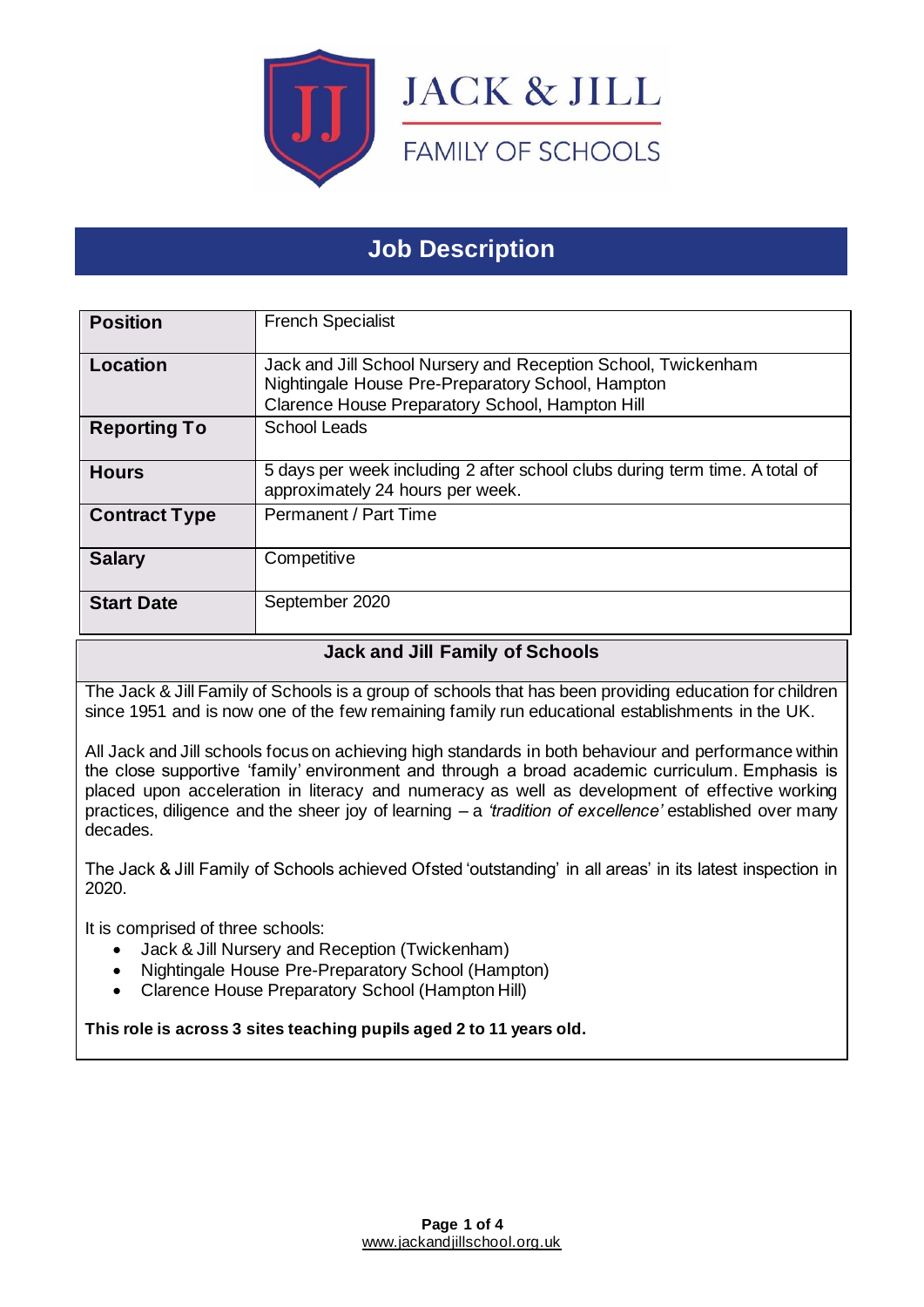## **Safeguarding**

The Jack & Jill Family of Schools is committed to safeguarding and promoting the welfare of all stakeholders. To meet this responsibility, we follow a rigorous selection process. All successful candidates will be subject to an enhanced Disclosure and Barring Service check.

#### **Key Accountabilities**

Develop the French for the Family of Schools by providing dedicated French teaching to pupils aged 2 to 11 years old, providing an inspirational, fun and broad curriculum that reflects the School's ethos.

Promote a life-long love of languages, whilst also promoting equality of opportunity for all pupils so that their potential is encouraged and developed.

Raise standards of student attainment and achievement in French and to monitor and support progress.

> **Structure Chart** School Leads I

#### French Specialist

#### **Job Content**

#### **Planning, Teaching and Class Managemen**t

Teach allocated pupils by planning activities and lessons to achieve progression of learning through:

- identifying clear teaching objectives and specifying how they will be taught and assessed;
- setting tasks which challenge pupils and ensure high levels of interest, allowing for creativity and fun and best use of available time
- setting appropriate and demanding expectations;
- setting clear targets, building on prior attainment;
- providing clear structures for lessons maintaining pace, motivation and challenge

Manage pupil behaviour in accordance with agreed school procedures.

#### **Monitoring, Assessment, Recording, Reporting**

Assess how well learning objectives have been achieved and use them to improve specific aspects of teaching;

Assess and record pupils' progress systematically and keep records to check work is understood and completed, monitor strengths and weaknesses, inform planning and recognise the level at which the pupil is achieving;

Input to the preparation and presentation of informative reports to parents in the subject area.

#### **Curriculum Development**

Provide and develop an exciting French curriculum, including innovative approaches to enrich the language experiences of all pupils. Ensure plans, targets and success criteria are in place.

> **Page 2 of 4** [www.jackandjillschool.org.uk](http://www.jackandjillschool.org.uk/)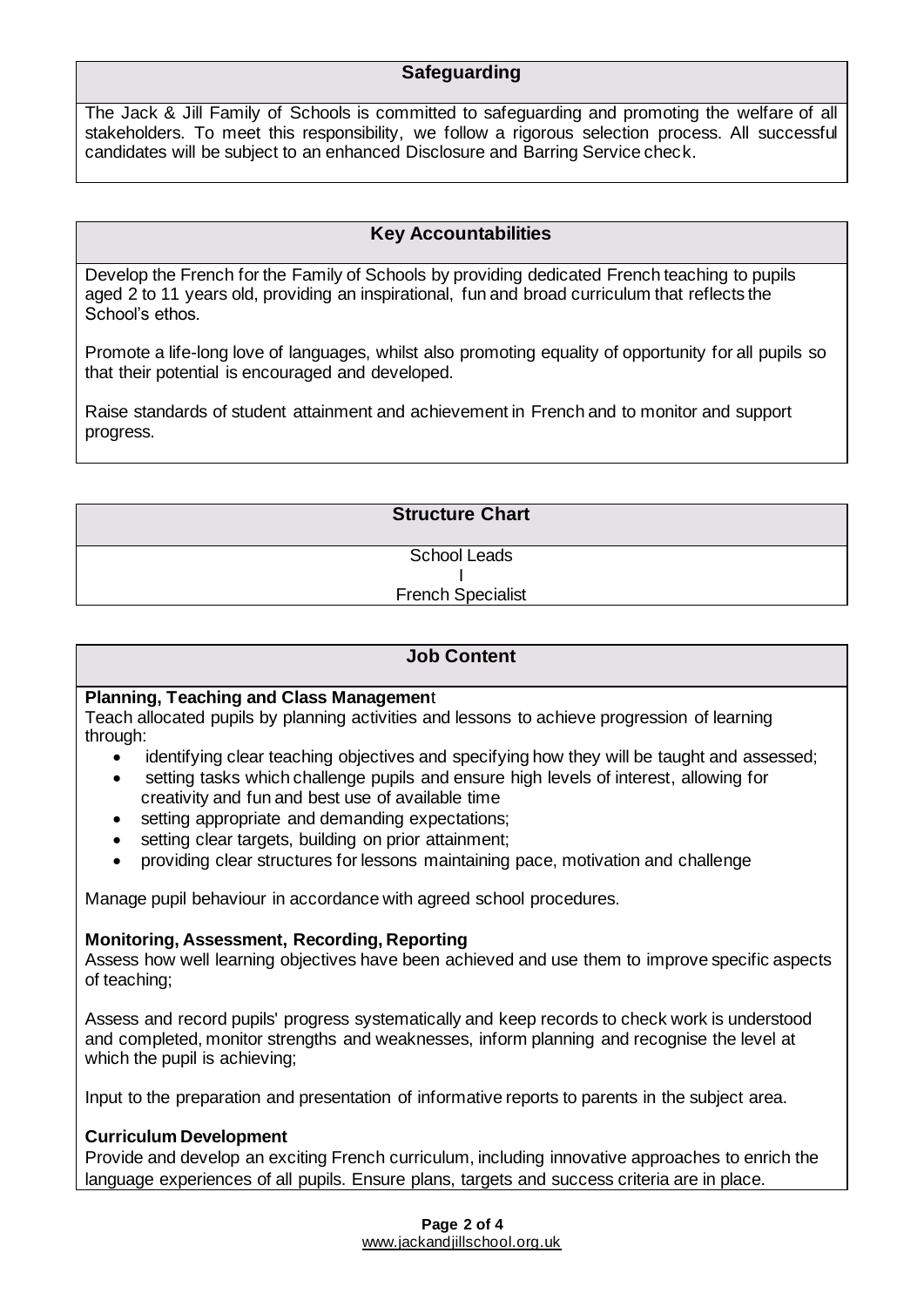Keep up-to-date with national developments in French teaching practice and methodology in Early Years, KS1 and KS2 with a commitment to continuous personal development.

#### **Extra Curricula Activities**

Contribute to the broader life of the school by supporting and developing after school groups in the Pre-Prep and Prep Schools.

#### **Safeguarding**

The job holder has due regard for safeguarding and promoting the welfare of the children and will be required to follow the child protection procedures outlined in the school's safeguarding policy.

#### **Other Duties**

Other duties of an appropriate level and nature may be required. Whilst every effort has been made to explain the main duties and responsibilities of the post, each individual task undertaken may not be identified.

*This job description may be amended at any time following discussion between the line manager and member of staff.*

## **Person Specification**

The criteria below will be assessed by the application form (A), lesson (L), interview (I). The tasks will include a presentation during the interview and a lesson observation.

| <b>Attributes</b> |                                                                                                                                                                                                                                                                                                                         | <b>Assessment</b><br><b>Criteria</b> |
|-------------------|-------------------------------------------------------------------------------------------------------------------------------------------------------------------------------------------------------------------------------------------------------------------------------------------------------------------------|--------------------------------------|
| Qualifications    | Degree/Higher Degree in French<br>$\bullet$<br>Evidence of up-to-date CPD<br>$\bullet$                                                                                                                                                                                                                                  | A<br>A                               |
| Experience        | Experience of teaching French to children aged 2 to 11<br>$\bullet$<br>Excellent behaviour management using appropriate<br>$\bullet$<br>strategies<br>Experience of organising extra -curricula activities/clubs                                                                                                        | A<br>L<br>A                          |
| Knowledge         | Excellent subject knowledge (bilingual preferable)<br>$\bullet$<br>Up-to-date knowledge of KS1 and KS2 curriculum<br>$\bullet$<br>development in French<br>Good knowledge and understanding of the principles that<br>$\bullet$<br>underpin inclusion and equal opportunities and a<br>commitment to implementing these |                                      |